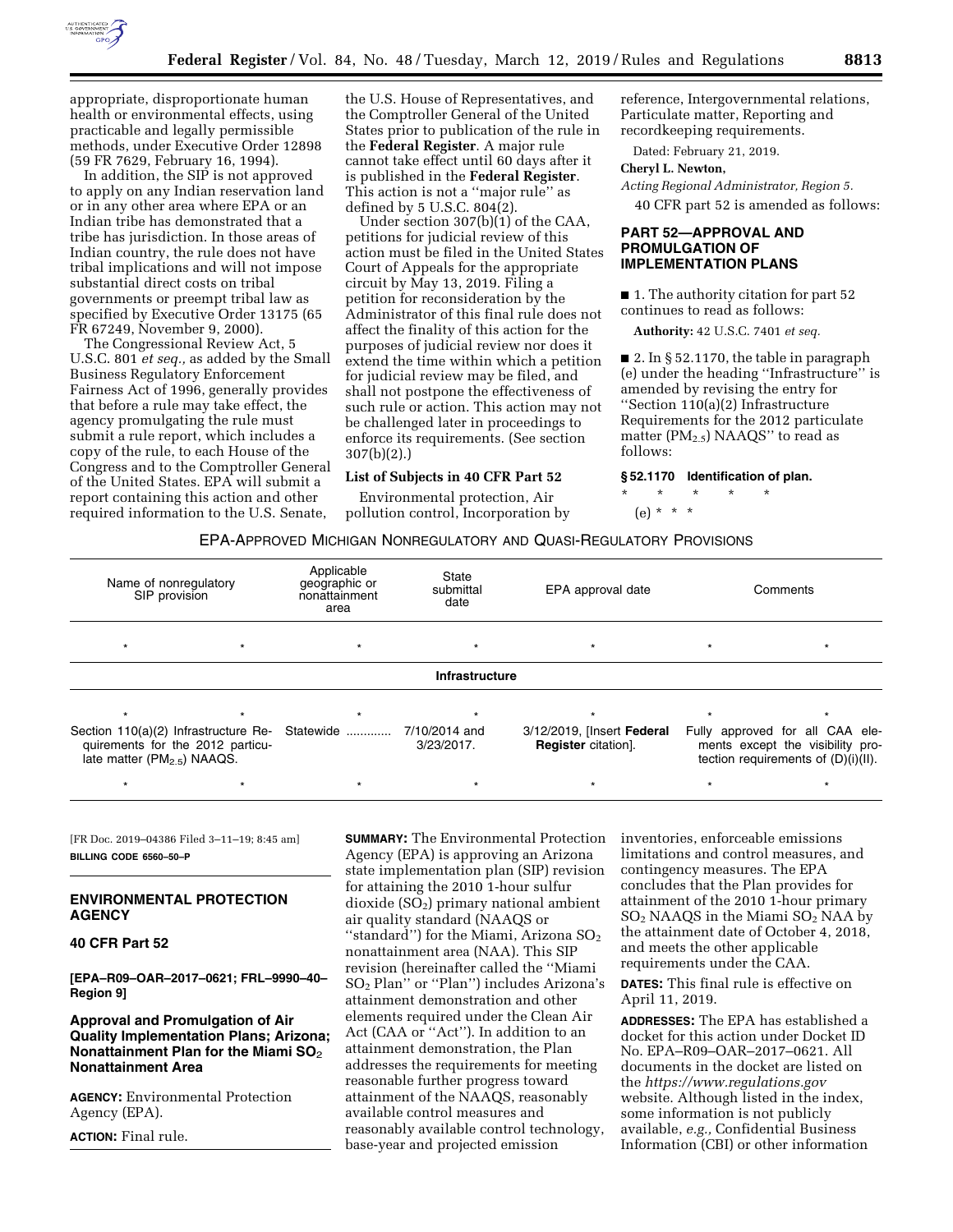whose disclosure is restricted by statute. Certain other material, such as copyrighted material, is not placed on the internet and will be publicly available only in hard copy form. Publicly available docket materials are available through *[https://](https://www.regulations.gov) [www.regulations.gov.](https://www.regulations.gov)* 

## **FOR FURTHER INFORMATION CONTACT:**

Krishna Viswanathan, EPA, Region IX, Air Division, Air Planning Office, (520) 999–7880 or *[viswanathan.krishna@](mailto:viswanathan.krishna@epa.gov) [epa.gov.](mailto:viswanathan.krishna@epa.gov)* 

### **SUPPLEMENTARY INFORMATION:**

Throughout this document whenever, "we," "us," or "our" is used, we mean the EPA.

### **Table of Contents**

I. Background

II. Public Comments and Response to Comments

- III. The EPA's Final Action
- IV. Statutory and Executive Order Reviews

#### **I. Background**

On June 22, 2010, the EPA promulgated a new 1-hour primary  $SO<sub>2</sub>$ NAAQS of 75 parts per billion (ppb) (hereinafter called ''the 2010 SO2 NAAQS" or "the SO<sub>2</sub> NAAQS"). This standard is met at an ambient air quality monitoring site when the 3-year average of the annual 99th percentile of daily maximum 1-hour average concentrations does not exceed 75 ppb, as determined in accordance with appendix T of 40 CFR part 50.1 On August 5, 2013, the EPA designated 29 areas of the country as nonattainment for the 2010  $SO<sub>2</sub>$  NAAQS, including the Miami  $SO<sub>2</sub>$  NAA within Arizona.<sup>2</sup> These area designations became effective on October 4, 2013. Section 191 of the CAA directs states to submit SIP revisions for areas designated as nonattainment for the  $SO<sub>2</sub>$  NAAQS to the EPA within 18 months of the effective date of the designation, *i.e.,* in this case by no later than April 4, 2015. Under CAA section 192, these SIP submissions are required to include measures that will bring the nonattainment area into attainment of the NAAQS as expeditiously as practicable, but no later than five years from the effective date of designation. The attainment date for the Miami  $SO<sub>2</sub>$ NAA was October 4, 2018.

Nonattainment plans for  $SO<sub>2</sub>$  must meet sections 110, 172, 191 and 192 of the CAA. The EPA's regulations governing nonattainment SIP submissions are set forth at 40 CFR part 51, with specific procedural requirements and control strategy

requirements residing at subparts F and G, respectively. Soon after Congress enacted the 1990 Amendments to the CAA, the EPA issued comprehensive guidance on SIP revisions in the ''General Preamble for the Implementation of Title I of the Clean Air Act Amendments of 1990'' (''General Preamble'').3 Among other things, the General Preamble addressed SO2 SIP submissions and fundamental principles for SIP control strategies.4 On April 23, 2014, the EPA issued guidance for meeting the statutory requirements in SO2 SIP submissions in a document entitled, "Guidance for 1-Hour  $SO<sub>2</sub>$ Nonattainment Area SIP Submissions'' (''2014 SO<sup>2</sup> Guidance'').5 In the 2014 SO2 Guidance, the EPA described the statutory requirements for a complete nonattainment plan, which include: An accurate emissions inventory of current emissions for all sources of  $SO<sub>2</sub>$  within the NAA; an attainment demonstration; demonstration of reasonable further progress (RFP); implementation of reasonably available control measures (RACM) (including reasonably available control technology (RACT)); new source review; enforceable emissions limitations and control measures; conformity; and adequate contingency measures for the affected area.

For the EPA to fully approve a SIP revision as meeting the requirements of CAA sections 110, 172, and 191–192 and the EPA's regulations at 40 CFR part 51, the plan for the affected area needs to demonstrate that each of the aforementioned requirements has been met. Under CAA section 110(l), the EPA may not approve a plan that would interfere with any applicable requirement concerning NAAQS attainment and RFP, or any other applicable requirement. Under CAA section 193, no requirement in effect (or required to be adopted by an order, settlement, agreement, or plan in effect before November 15, 1990) in any area that is a NAA for any air pollutant may be modified in any manner unless it ensures equivalent or greater emission reductions of such air pollutant.

The EPA published a notice on March 18, 2016, finding that Arizona and other states had failed to submit the required SO2 nonattainment plans for the Miami SO2 NAA and several other areas by the submittal deadline.6 This finding, which became effective on April 18, 2016, initiated a deadline under CAA section 179(a) for the potential

imposition of new source review offset and highway funding sanctions. Additionally, under CAA section 110(c), the finding triggered a requirement that the EPA promulgate a federal implementation plan (FIP) within two years of the effective date of the finding unless the State has submitted, and the EPA has approved, the nonattainment plan as meeting applicable

requirements. In response to the EPA's finding, the Arizona Department of Environmental Quality (ADEQ) submitted the Miami SO2 Plan on March 9, 2017, and submitted associated final rules on April 6, 2017.7 The EPA issued letters dated July 17, 2017, and September 26, 2017, finding the submittals complete and halting the sanctions clock under CAA section 179(a).8 Today's final SIP approval terminates the EPA's duty to promulgate a FIP for the area.

## **II. Public Comments and Response to Comments**

The EPA proposed to approve the Miami SO<sup>2</sup> Plan on June 15, 2018.9 As part of this action, we also proposed to approve the use of AERMOD v14134 and BLP (''BLP/AERMOD Hybrid Approach'') as an alternative model to represent emissions from the roofline of the Miami Smelter (''smelter'').10 The EPA's proposed action provided a 30 day public comment period. During this period, we received eight comment letters. Six of these comment letters raised issues that are outside of the scope of this rulemaking, including air quality in China, India, and other areas of the United States, wind power, and relations between the United States and Russia. We are not required to respond to these comments and are not doing so here. Two comment letters, one from the Arizona Mining Association (AMA) and one from the National Parks Conservation Association (NPCA), the Sierra Club (SC), and Arizona Mining Reform Coalition (AMRC) (collectively, ''the Non-Governmental Organizations'' or ''NGOs'') raised issues germane to this action.11 12 The EPA's summary of

8Letters dated July 17, 2017, and September 26, 2017, from Elizabeth Adams, Acting Air Division Director, EPA Region IX, to Tim Franquist, Director, Air Quality Division, ADEQ.

10 Id. at 27942.

<sup>1</sup> 75 FR 35520, codified at 40 CFR 50.17(a)–(b). 2 78 FR 47191, codified at 40 CFR part 81, subpart C.

<sup>3</sup> 57 FR 13498 (April 16, 1992).

<sup>4</sup> Id. at 13545–49, 13567–68.

<sup>&</sup>lt;sup>5</sup> Guidance for 1-Hour SO<sub>2</sub> Nonattainment Area SIP Submissions, April 23, 2014. 6 81 FR 14736.

<sup>7</sup>Letters dated March 8, 2017, and April 6, 2017, from Tim Franquist, Director, Air Quality Division, ADEQ, to Alexis Strauss, Acting Regional Administrator, EPA Region IX. Although the cover letter for the Miami  $SO<sub>2</sub>$  Plan was dated March 8, 2017, the Plan was transmitted to the EPA on March 9, 2017.

<sup>9</sup> 83 FR 27938, June 15, 2018.

<sup>11</sup>Letter dated July 16, 2018, from Steve Trussell, Executive Director, Arizona Mining Association, to Michael Stoker, Regional Administrator, EPA Region IX.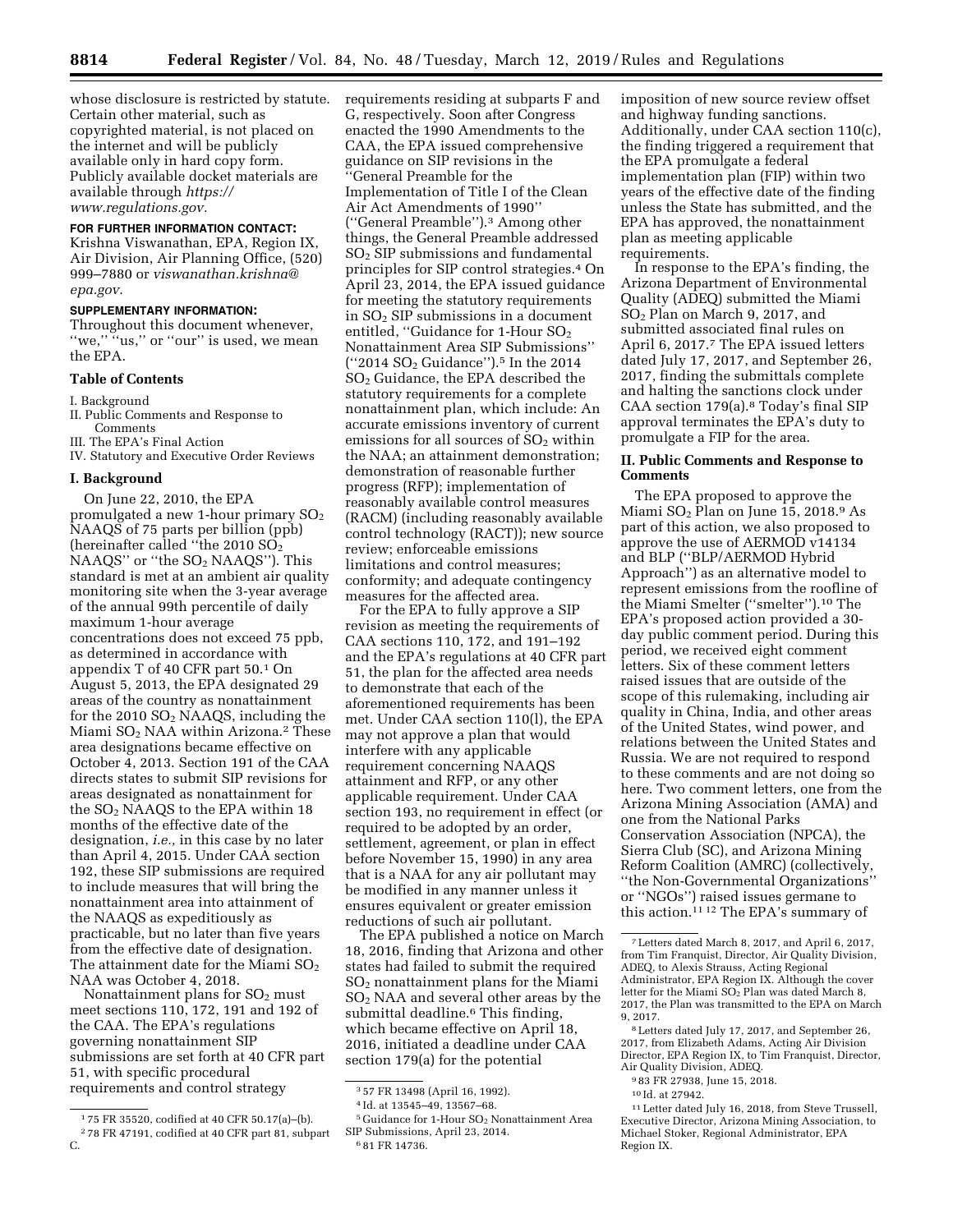germane comments and responses are provided below. All comments received on the proposal are included in the docket for this action.

# *A. Comments From the AMA*

*Comment:* The AMA expressed support for our proposed approval of the Miami  $SO<sub>2</sub>$  SIP. In addition, the commenter specifically requested clarification of the following statement from our proposal:

The EPA also acknowledges the concern that longer-term emission limits can allow short periods with emissions above the critical emissions value, which, if coincident with meteorological conditions conducive to high  $SO<sub>2</sub>$  concentrations, could in turn create the possibility of a NAAQS exceedance occurring on a day when an exceedance would not have occurred if emissions were continuously controlled at the level corresponding to the critical emission value.

The AMA requested that the EPA ''revise this discussion to make it clear that the evaluation of the longer-term limit is looking at whether additional *hourly* exceedances of the numeric portion of the NAAQS will occur rather than NAAQS exceedances.''

*Response:* We note AMA's support for our proposed approval. With respect to the commenter's request for clarification, the commenter appears to be confusing the term ''NAAQS exceedance'' with ''NAAQS violation.'' The *hourly* exceedance of the level of a NAAQS is the same as a NAAQS exceedance as used in our proposal but is different from a NAAQS violation. As explained in our proposal:

As specified in 40 CFR 50.17(b), the 1-hour primary SO2 NAAQS is met at an ambient air quality monitoring site when the 3-year average of the annual 99th percentile of daily maximum 1-hour average concentrations is less than or equal to 75 ppb. In a year with 365 days of valid monitoring data, the 99th percentile would be the fourth highest daily maximum 1-hour value. . . *Because the standard has this form, a single hourly exceedance does not create a violation of the standard.*13

To restate, when we use the term ''NAAQS *exceedance*'' (both in our proposal and in this document), we refer to an hourly exceedance of the 75 ppb level, rather than to a NAAQS *violation,* which would occur only when the 3-year average of the annual 99th percentile of daily maximum 1 hour average concentrations is greater than 75 ppb.

## *B. Comments From the NGOs*

*Comment:* The NGOs noted that Arizona was subject to a March 18, 2016 ''Finding of Failure to Submit,'' and the EPA was therefore obligated to approve the SIP or promulgate a FIP if the SIP was not approved by April 18, 2018. They asserted that the SIP was not approved nor was a FIP in place by the deadline.

*Response:* We acknowledge that the EPA did not approve a SIP revision or promulgate a FIP for the Miami  $SO<sub>2</sub>$ NAA by April 18, 2018, as required under CAA 110(c)(1)(A). However, with this final action to approve the Miami SO2 Plan, we are discharging our statutory obligation under CAA section 110(k)(2) to act on the SIP, and such approval terminates our FIP obligation under section  $110(c)(1)(A)$  for the Miami  $SO<sub>2</sub> NAA$ .

*Comment:* The NGOs stated that the Miami, Arizona area had a design value of 105 ppb when designated nonattainment; whereas the 2014–2016 design value was 200 ppb, and the 2015–2017 preliminary design value was 221 ppb. The commenters asserted that, because attainment is determined by averaging over three years, the area will remain in nonattainment on the October 4, 2018 attainment deadline even if readings were 0.0 ppb from this point forward. On this basis they concluded that, even though the control measures may be operational by October 4, 2018, the State has already failed to demonstrate attainment by the statutory deadline.

*Response:* We disagree with this comment. We note that, contrary to the commenters' suggestion, the CAA does not require states with SO2 nonattainment areas to factually ''demonstrate attainment by the statutory deadline'' in the SIPs they submit containing the control measures that will achieve attainment. Rather, sections 172 and 192 of the CAA require states to submit SIP revisions that "provide for attainment" of the  $\mathrm{SO}_2$ NAAQS by the attainment date. In our proposal, we described our interpretation of ''provide for attainment'' and the rationale for finding that the Miami  $SO<sub>2</sub>$  plan submitted by the State of Arizona does provide for attainment.<sup>14</sup> In particular, Arizona's submittal provides modelingbased evidence that establishes that the control measures required on the single source of emissions in the area are sufficient to yield air quality that attains the NAAQS by the attainment deadline.

not be interpreted as indicating that Arizona's SIP has failed to provide for timely attainment. The monitoring data cited by the commenter were collected before the full implementation of the measures in the Miami  $SO<sub>2</sub>$  plan, which occurred in 2018.15 Therefore, these data are indicative of whether air quality met the standard prior to full implementation of the measures reflected in the modeling demonstration, but these data are not a reliable indicator of whether air quality, after implementation of all modeled relevant control measures, would be expected to meet the standard at the attainment deadline. In other words, these data are not indicative of the adequacy of the plan and its modeling demonstration to provide for NAAQS attainment. Instead, as the EPA explained in our 2014  $SO<sub>2</sub>$  Guidance and in numerous proposed and final SIP notices implementing the SO2 NAAQS, a key element of an approvable SIP is the required modeling demonstration showing that the remedial control measures and strategy are adequate to bring a previously or currently violating area into attainment. Given the form of the 2010 NAAQS as the 3-year average of the 99th percentile of the yearly distribution of 1-hour daily maximum SO2 concentrations, it is often possible that the three-year period of monitored data will not reflect the actual air quality levels resulting from implementation of the newer remedial control measures implemented within that period. In such cases, as it is here, the more complete and representative analysis for informing action on a submitted SIP should focus on the results of newly implemented control measures required under the plan, rather than historical concentrations that do not reflect the results of the plan's required control measures. The former analysis explicitly addresses whether air quality will be attaining (as required) under the state's submitted plan, whereas the latter analysis may have little to no bearing on what will happen as a result of the plan. Therefore, in the context of reviewing the adequacy of those newer control measures to provide for newly attaining air quality under sections 172 and 192, we conclude that it is reasonable to focus on the modeling results that specifically account for those control measures and the resulting reductions

The available monitoring data should

<sup>12</sup>Letter dated July 16, 2018, from Kevin Dahl, NPCA, Sandy Bahr, SC, and Roger Featherstone, AMRC, to Krishna Viswanathan, Air Division, EPA Region IX.

<sup>13</sup> 83 FR 27940, June 15, 2018 (emphasis added). 14 83 FR 27947, June 15, 2018.

<sup>15</sup>On December 19, 2017, FMMI notified the EPA and ADEQ that it had completed construction of the SO2 capture and control system upgrades and had initiated associated commissioning activities. Letter from Byron Belew, FMMI, to Alexis Strauss, EPA, and Timothy Franquist, ADEQ (December 19, 2017).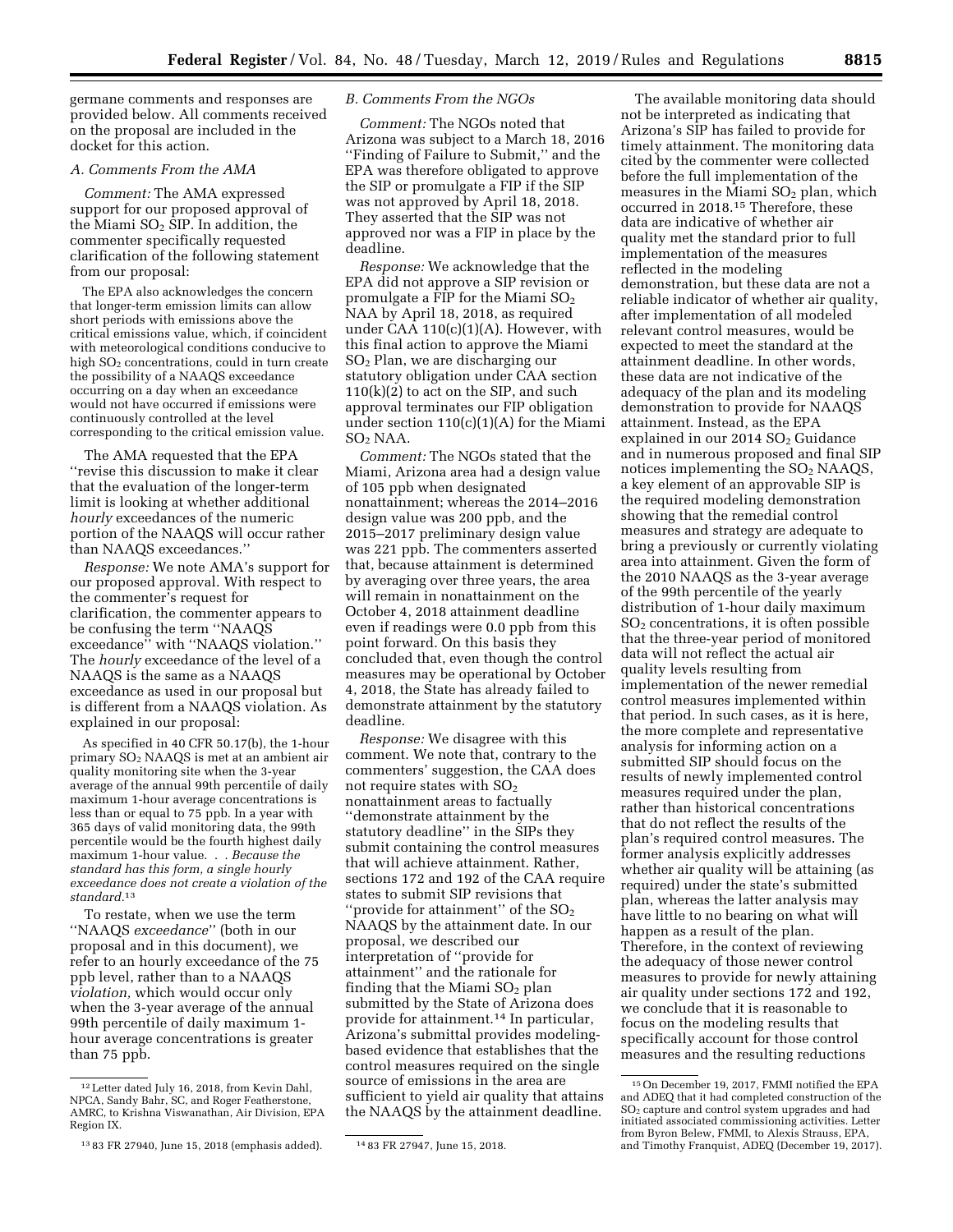in SO2 emissions, rather than on monitored data that, in this case, do not represent air quality levels resulting from full implementation of the control measures in the Plan. In the Miami  $SO<sub>2</sub>$ Plan, Arizona's modeling shows that implementation of the measures included in the Plan result in air quality that attains the NAAQS.

Under the CAA, a determination of whether an area has failed to attain is a separate action from the review of an attainment demonstration SIP. The EPA's SIP review occurs under CAA sections 110(k), 172(c) and 192(a), while a determination of whether an  $SO<sub>2</sub> NAA$ has failed to attain is governed by CAA section 179(c)(1). Under section 110(k)(3), the EPA is required to approve a SIP submission that meets all applicable requirements of the CAA. For the reasons described in our proposal and elsewhere in this notice, we have concluded that the Miami SO<sub>2</sub> Plan meets all such requirements, including the requirement in 172(c) and 192(a) to provide for attainment by the attainment date. This is the determination that is

the subject of today's final SIP approval action.

Separately, in a different action under section  $179(c)(1)$  that is beyond the scope of today's final SIP approval action, the EPA must determine within six months of the attainment date whether an area has attained the NAAQS based on the area's air quality as of the attainment date. Accordingly, the EPA will in a separate action, analyze the pertinent information and determine whether the Miami SO<sub>2</sub> NAA attained the NAAQS by the attainment date in accordance with section 179(c)(1).

In response to the part of the comment related to change in ambient values, we note that the 2009–2011 design value used to designate the NAA was based on  $SO<sub>2</sub>$  data from the Miami Ridgeline monitor, which was the only  $SO<sub>2</sub>$  monitor in the NAA at that time. The 2015–2017 design value cited by the commenter was based on data from the Miami Jones Ranch Monitor, which was installed in 2013. Because of safety and infrastructure concerns, the

Ridgeline monitor ceased operation on September 26, 2017, following EPA approval of the site's closure.16 As shown in Table 1, during the years that both the Ridgeline and Jones Ranch monitors had valid design values (2015 and 2016), the design values for the Jones Ranch monitor were more than 50 ppb higher than the design values for the Miami Ridgeline monitor. The change in design value noted by the commenters reflects the more recent design value information provided by the Miami Jones Ranch monitor and appears to be more the result of monitoring at a different location rather than a significant worsening of air quality as implied by the commenter. Again, however, the EPA is not taking any final action today under CAA section 179(c) to determine whether the Miami area factually attained the NAAQS by the attainment date, and our discussion of the monitoring data from the Ridgeline and the Jones ranch monitors presented here is for informational purposes only.

TABLE 1—2010 1-HR SO2 NAAQS DESIGN VALUES FOR MONITORS IN THE MIAMI SO2 NAA (PPB)

| Site name                                                                   | AQS ID                                    | 2011              | 2012              | 2013              | 2014              | 2015              | 2016              | 2017              |
|-----------------------------------------------------------------------------|-------------------------------------------|-------------------|-------------------|-------------------|-------------------|-------------------|-------------------|-------------------|
| Ridgeline<br><br>Jones Ranch <sup>2</sup><br>.<br>Townsite <sup>3</sup><br> | 04-007-0009<br>04-007-0011<br>04-007-0012 | 144<br>N/A<br>N/A | 107<br>N/A<br>N/A | 105<br>N/A<br>N/A | 122<br>N/A<br>N/A | 145<br>199<br>196 | 146<br>200<br>194 | N/A<br>221<br>159 |

 $N/A$  = not available.

<sup>1</sup>The Ridgeline monitor ceased operation on September 26, 2017, due to safety and infrastructure concerns.

<sup>2</sup> The Jones Ranch monitor became operational on February 1, 2013.

3The Townsite monitor site became operational on February 1, 2013.

*Comment:* The commenters noted that the EPA stated that it agreed with the State's placement of modeling receptors, which relied on an ambient air boundary consisting of the facility's physical fence line as well as several boundary segments with no fence that the State inspected and concluded steep topography precludes public access. However, the commenters asserted that ''there is no EPA regulation or written policy stating that steep topography is not ambient air. Impacts in these areas should not be ignored in the modeling simulations, and thus, the State has not demonstrated that the proposed emission limit of 142.45 lb/hr provides for attainment of the SO<sub>2</sub> NAAQS."

*Response:* Ambient air is defined as ''that portion of the atmosphere, external to buildings, to which the

general public has access.'' 17 The 2014 SO2 Guidance, Appendix A, Section 5.2 states ''[t]he model receptor grid is unique to the particular situation and depends on the size of the modeling domain, the number of modeled sources, and complexity of the terrain. Receptors should be placed in areas that are considered ambient air (*i.e.,* where the public generally has access) relative to a particular facility.  $\dots$  .'' The EPA policy on excluding areas from ambient air has been stated in a series of letters and memoranda. In a 1980 letter from Administrator Douglas Costle to Senator Jennings Randolph,<sup>18</sup> the EPA stated its policy that the exclusion from ambient air is available only for the atmosphere over land owned or controlled by the source and to which public access is precluded by a fence or other physical

barriers, based on a case-by-case review of individual situations to ensure that the public is adequately protected. This represents the EPA's current policy with regard to ambient air. As part of a demonstration that an exclusion is appropriate, a source should take steps to preclude the general public from accessing the property by relying on some type of physical barrier, such as a fence, wall, or a natural obstruction.19 As a result, we disagree with the commenter's assertion that the EPA lacks a written policy that allows for steep topography to preclude public access to facility property. As described above, a natural obstruction, such as steep topography, may be considered to be part of an ambient air boundary, consistent with the regulatory definition of ambient air, if it is effective in

<sup>16</sup>Letter dated September 19, 2017, from Elizabeth Adams, Acting Director, Air Division EPA Region IX, to Timothy Franquist, Director, Air

 $1740$  CFR 50.1(e).<br> $18$  Letter dated December 19, 1980, from Douglas M. Costle, Administrator, EPA to Senator Jennings

Randolph, Chairman, Environment and Public Works Committee.

<sup>19</sup>Memorandum dated June 22, 2007, from Stephen D. Page, Director, Office of Air Quality Planning & Standards, EPA to Regional Air Division Directors, ''Interpretation of 'Ambient Air' In Situations Involving Leased Land Under the

Regulations for Prevention of Significant Deterioration.'' As indicated in the attachment to this EPA memo at footnote 1, ''preclude'' does not necessarily imply that public access is absolutely impossible, but rather that the likelihood of such access is small.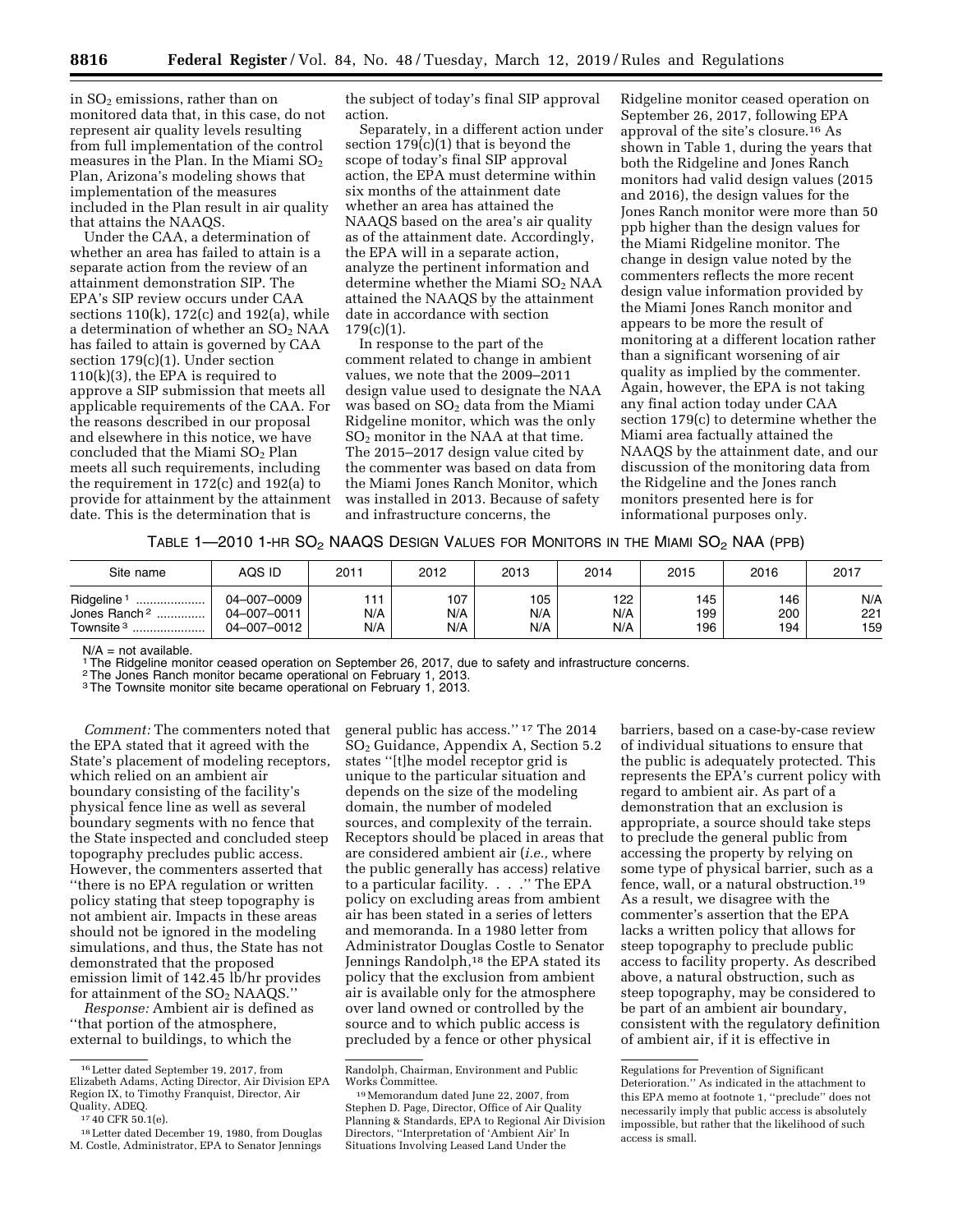precluding the general public from accessing the property and can be a basis for excluding such area for receptor placement in the modeling.

We note that the EPA is currently evaluating this ambient air policy to consider whether access to property by the general public may be effectively precluded or deterred, consistent with the existing regulatory definition of ambient air, by means other than a fence or other physical barriers.20 Such a revision to our policy would not alter our finding that Arizona properly excluded receptors in areas owned or controlled by the source where steep topography precludes public access.

*Comment:* The NGOs commented that according to the spreadsheet from the docket 21 Freeport-McMoRan Miami Incorporated's (FMMI's) existing permit requires individual limits, on a pound per hour (lb/hr) basis, on the various SO 2 emitting processes. They asserted that our proposed action does not include a discussion as to why it is appropriate to now switch to a single facility-wide limit with a longer term (*i.e.,* 30-day averaging basis).

*Response:* First, we disagree with the commenter's characterization of ''switching'' from individual limits to a facility-wide limit, as it implies that these existing limits will either be replaced or cease to be applicable following the approval of the Miami  $SO<sub>2</sub>$ Plan. The permit limits listed in the spreadsheet cited by the commenter are found in Attachment C of FMMI's title V permit.22 The limits are 820.00 lb/hr for the Acid Plant Tail Gas Stack, 312.00 lb/hr for the Vent Fume Stack, and 1288 lb/hr for all fugitives.23 These existing limits were established under separate legal authority to meet separate regulatory requirements and will not be altered by the addition of the 142.45 lb/ hr limit (30-day rolling average) that applies to the entire facility under Arizona Administrative Code, Title 18, Chapter 2, Article 13, Section R18–2– C1302 (''Rule C1302'').24

23Title Permit 66039, Attachment C.

24The EPA approved Rule C1302 into the Arizona SIP at 83 FR 56736 (November 14, 2018). 25 83 FR 27938, June 15, 2018.

Second, we note that these existing individual limits were not in the SIP and were not intended to provide for attainment of the NAAQS. The appropriateness of the facility-wide, 30 day rolling emission limit for attainment of the NAAQS must be evaluated based upon the legal requirements and guidance associated with implementation of the 1-hr  $SO<sub>2</sub>$ NAAQS. Contrary to the commenter's assertion, our proposal did explain why it is appropriate to use both a facilitywide limit and a longer-term limit in this case.25 As explained in the proposal, the State provided an analysis to show that due to the batch nature of the smelting process at the Miami Smelter, the emissions from the various units (''sources'') at the facility are independent of one another and therefore do not peak at the same time. The collection of future maximum potential  $SO<sub>2</sub>$  emission rates for each source represents a conservative estimate of the worst-case emission distribution at the smelter. Additionally, ADEQ submitted an analysis that demonstrates that variations in the location of peak emissions among sources will not affect attainment, and a facility-wide emissions limit is sufficiently protective.

*Comment:* The commenters asserted that the adjustment factor used to develop the emission limit for the Miami Smelter (0.37) indicates that its operation is much more variable than are emissions at electric generating units (EGUs) and that the EPA's 2014  $SO<sub>2</sub>$ Guidance was developed based on empirical evidence to assess the variability of the operation of EGUs, not sulfuric acid plants. They argued that this greater variability means that there is much higher probability that any given hour is above the critical emission value (CEV) for this sulfuric acid plant relative to the EGUs cited in the 2014 SO2 Guidance. They asserted that there was no discussion of the estimated percentage of time that the hourly emissions are expected to be above the CEV and that the EPA or the State, at a minimum, should provide some discussion on expected emissions and assess the variability in terms of sulfuric acid plants rather than EGUs.

*Response:* We agree that emissions at the Miami Smelter are more variable than for EGUs. The adjustment factor for the Miami Smelter was 0.37 compared to the national average adjustment factors (*i.e.,* 0.63–0.79) estimated for EGUs and listed in Table 1 of Appendix D of the 2014  $SO<sub>2</sub>$  Guidance. The approach outlined in the 2014  $SO<sub>2</sub>$ 

Guidance accounts for whatever degree of variability a source has, because the adjustment factor is designed to reflect the source's own emission distribution and variability. The higher degree of adjustment for the Miami Smelter compared to the EGUs means that the longer-term emission limit for the smelter is lowered further to ensure that hourly emissions exceeding the CEV are a rare occurrence. Indeed, the protocol given in the 2014  $SO<sub>2</sub>$  Guidance is designed to provide for long-term average emission levels above the longterm average limit to be as rare as 1-hour emission levels above the CEV, which for the Miami Smelter necessitates more adjustment than is necessary for most EGUs. Therefore, we disagree with the commenters that this increased variability means there is a higher probability that any given hour is above the CEV compared to the sources envisioned by the  $2014$   $SO<sub>2</sub>$  Guidance. As described in our proposal, the State used hourly SO<sub>2</sub> data collected using continuous emission monitors from May 2013 to October 2014, adjusted to account for Miami Smelter's upgrades and increased production capacity, as a representative emission distribution for the smelter's future configuration.26 Appendix C to the Miami SO2 Plan, ''Modeling Technical Support Document for the Miami Sulfur Dioxide (SO2) Nonattainment Area'' (''Modeling TSD''), Table 8–7 specifies this representative emission distribution includes 60 hours above the CEV, which amounts to 0.5 percent of operating hours. The EPA's  $2014$  SO<sub>2</sub> Guidance states that ''if above the critical emission value are a rare occurrence at a source, these periods would be unlikely to have a significant impact on air quality, insofar as they would be very unlikely to occur repeatedly at the times when the meteorology is conducive for high ambient concentrations of  $SO_2$ ." <sup>27</sup> We conclude that the limit for the Miami Smelter, which we expect to result in no more than 0.5 percent of hours exceeding the CEV, qualifies as assuring that such occasions of elevated emissions will be sufficiently rare to provide for attainment, consistent with EPA guidance.

*Comment:* The NGOs argued that there should be a clear indication of whether or not there were hours of nonoperation (*i.e.,* zero emissions) for each of the emission units factored into the adjustment factor calculation and whether non-operation will be counted towards compliance. They noted that the 2014 SO<sub>2</sub> Guidance calls for the

<sup>20</sup>EPA Draft Guidance dated November 2018, ''Revised Policy on Exclusions from 'Ambient Air.' '' *[https://www.epa.gov/nsr/forms/draft](https://www.epa.gov/nsr/forms/draft-guidance-revised-policy-exclusions-ambient-air)[guidance-revised-policy-exclusions-ambient-air.](https://www.epa.gov/nsr/forms/draft-guidance-revised-policy-exclusions-ambient-air)* 

<sup>21</sup>See C.4 2015–07–13 FMMI Emissions Inventory—2015–07–13—Past Actuals Using Sulfur Balance.

<sup>22</sup>The spreadsheet cited by the commenter (*i.e.,*  ''C.4 2015–07–13 FMMI—Emissions Inventory— 2015–07–13—Past Actuals Using Sulfur Balance'') refers to Title V Permit 53592, which was issued on November 26, 2012, and expired on November 25, 2017. FMMI's current Title V Permit 66039, which was issued on December 20, 2019, includes the same emissions limits in Attachment C as Title V Permit 53592.

<sup>26</sup> 83 FR 27944, June 15, 2018.

<sup>&</sup>lt;sup>27</sup> 2014 SO<sub>2</sub> Guidance, 24.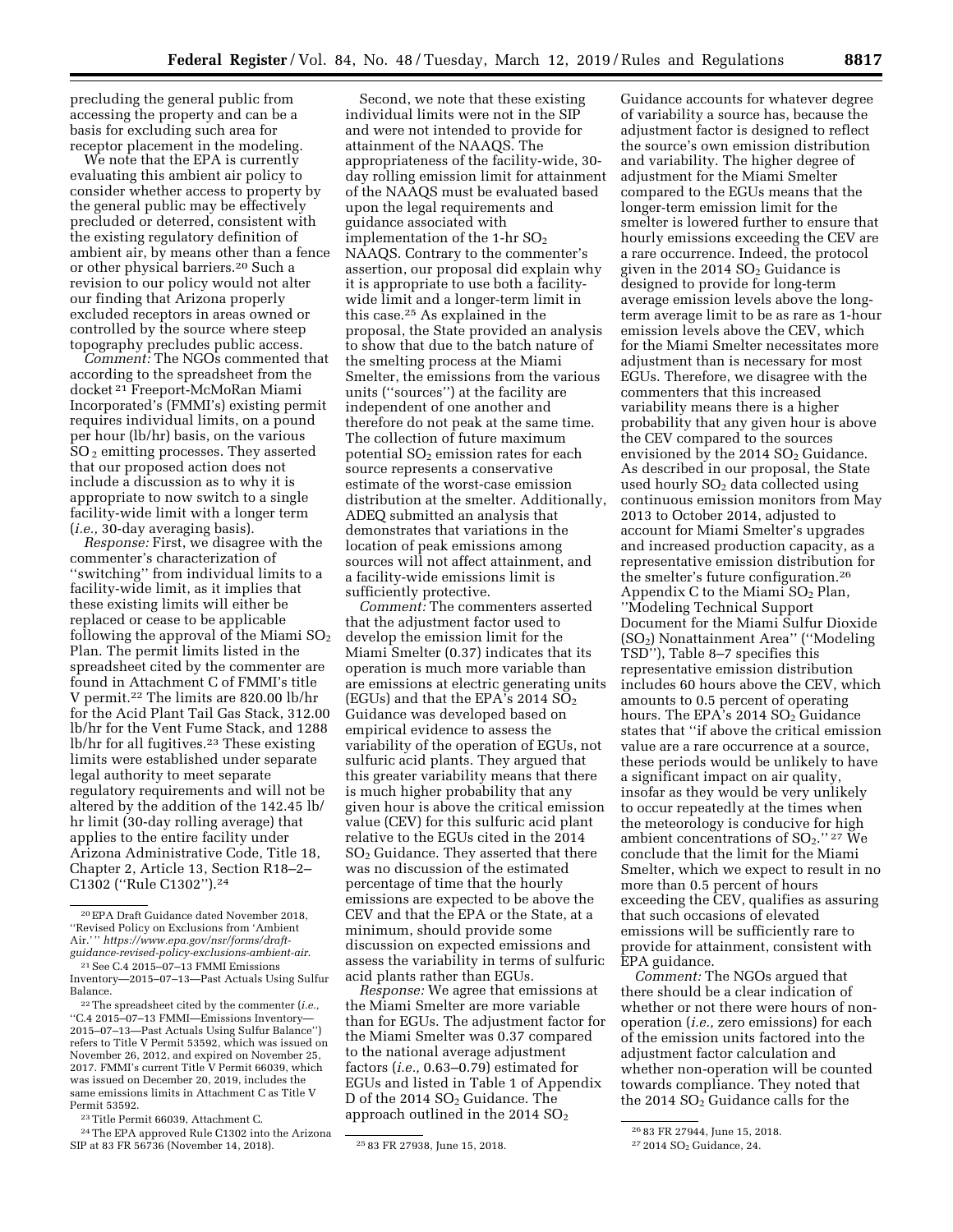calculations to be made only during hours of operation and asserted that it was not clear how the State determined the 0.37 adjustment factor and how compliance will be ensured with respect to non-operation.

*Response:* We agree with the commenter that it should be clear how hours of non-operation were accounted for in developing the adjustment factor and how they will be used in determining compliance. Regarding the development of the adjustment factor, we have included information in the docket that displays the facility emission data used by the State in determining the 0.37 adjustment factor.28 This adjustment factor represents a ratio of the 99th percentile of 30-day average emissions relative to the 99th percentile of 1-hour average emissions. To determine the 99th percentile of the 1-hour average emissions, the State only considered hours corresponding to periods of operation. To determine the 99th percentile of the 30-day average emission values the State used a running hourly mean of the most recent 720 hours that corresponded to periods of operation. As seen in this spreadsheet, periods of zero emissions that correspond to nonoperation were removed from consideration in developing the adjustment factor.

We note that there was a period during June 16–17, 2015, in which 39 hours of zero emissions were included in the set of emission data used in developing the adjustment factor. Additional correspondence between the EPA, ADEQ and FMMI provided further details indicating that while no emissions occurred, this period of time corresponds to a period of operation as defined in Rule C1302 subsection (B)(6).29 Specifically, FMMI indicated the electric furnace was receiving power during this period, and that electric furnace temperature was steadily increasing. In addition, the vent fume stack fan was also operating and ventilating during this period. FMMI asserts that during this 39-hour period, the electric furnace was operating and smelting, but that crust formation prevented  $SO<sub>2</sub>$  emissions from the electric furnace until temperature was sufficient to melt the crust. Operating records provided by FMMI support these details and indicate that this 39-

hour period represents initial startup after a period of nonoperation.30 Based on this information, we consider the inclusion of this 39-hour period appropriate because conditions at the facility were consistent with periods of operation that generated no emissions.

With respect to the compliance determination, we note that Rule C1302 subsection (F)(1) requires a compliance demonstration for each ''operating day.'' Subsection (B)(6) of Rule C1302 defines ''operating day'' as any calendar day in which any of the following occurs:

a. Concentrate is smelted in the Electric furnace or IsaSmelt furnace;

b. Copper or sulfur bearing materials are processed in the converters;

c. Blister or scrap copper is processed in the anode furnaces or mold vessel;

d. Molten metal, including slag, matte or blister copper, is transferred between vessels;

e. Molten metal is cast into molds, anodes, or other intermediate or final products;

f. Power is provided to the electric furnace to make or maintain a molten bath; or

g. The anode furnace is heated to make or maintain a molten bath.

In this rule, compliance with the rolling 30-day emission limit is calculated by identifying the days during which one or more of the relevant units was actually operating, and at the end of each operating day computing average emissions over the most recent 30 operating days. The emissions from those 30 days are totaled and then divided by 720 (30 days  $\times$  24 hours). The approach of determining compliance on the basis of emissions only during operating days and defining ''operating day'' as a day with any operation is consistent with the recommendation in the 2014  $SO<sub>2</sub>$ Guidance.31 On the other hand, the determination of compliance on a 720 hour basis, inherently averaging in the zero emission values of non-operating hours during an operating day, is not consistent with the recommendation in the 2014  $SO<sub>2</sub>$  Guidance that hours without operation be excluded from the compliance determination.32

The EPA has evaluated the significance of using this compliance determination approach for this facility as compared to a method that excludes

all non-operating hours.33 In the case of the Miami Smelter, the use of data only from operating days, as opposed to using data from all calendar days, substantially limits the inclusion of non-operating hours. The nature of the process at the Miami Smelter involves relatively continuous operation, so that the number of non-operating hours within operating days is minimal. For example, the emission data used to derive the adjustment factor, representing 12,264 hours, include only 224 non-operating hours, less than 2 percent of the hours. The inclusion of these non-operating hours has a negligible impact on the rolling average, especially at peak values for this facility. For example, the highest 30 operating day average calculated from the dataset is 105.9 lb/hr when nonoperating hours are excluded compared to 105.2 lb/hr when non-operating hours are included. Both are well below the facility-wide 30-day emission limit of 142.45 lb/hr. Also, among the days represented in the top 10 percent of 30 day averages, only 0.5 percent of the hours are non-operating hours. As the compliance methodology for the Miami Smelter is based on an operating day, consistent with the 2014  $SO<sub>2</sub>$  Guidance, and the smelter operates continuously year-round, these non-operating hours remain inconsequential in determining compliance with the 30-day limit. Therefore, we conclude that this deviation from guidance will have minimal impact and does not prevent this Miami  $SO<sub>2</sub>$  Plan from providing for attainment.

The 2014 SO<sub>2</sub> Guidance also recommends that the approach used to calculate the adjustment factor should be consistent with the approach used to determine compliance with the longerterm limit.34 As described above, ADEQ computed the 99th percentile of the 30 day average emission values used in the development of the longer-term limit as a 720-rolling hourly average, whereas compliance is determined using a 30 operating day average. We recalculated the adjustment factor and resulting emission limit using the compliance methodology outlined in Rule C1302 and found the difference was small: The adjustment factor and 30-day limit are 0.368 and 141.80 lb/hr when calculated using a 30-operating day average compared to 0.370 and 142.45 lb/hr when calculated as a 720-hour running mean, a 0.4 percent difference. We

<sup>28</sup>Spreadsheet ''FMMI\_EMISSION\_LIMIT\_TSD\_ 20151223.xls'' and Memorandum dated February 6, 2019, from Rynda Kay, EPA Region IX, Air Quality Analysis Office, to Rulemaking Docket EPA–R09– OAR–2017–0621.

<sup>29</sup>Email dated September 19, 2018, from Farah Mohammadesmaeili (ADEQ) to Rynda Kay (EPA), Subject: "FW: SO<sub>2</sub> SIP Data Inquiry."

<sup>30</sup>Spreadsheet ''2013 shutdown data 20181017.xlsx.''

<sup>31</sup> 2014 SO<sup>2</sup> Guidance, 32.

<sup>32</sup> Id. (''The MATS procedure also effectively provides that hours with no operation have no effect on the calculated average emission rate, which is a desirable feature in order to focus on how well controls are operating during operating hours.'')

<sup>33</sup>See ''Evaluation-

FMMIComplianceMethodology.xls'' for the EPA's evaluation of the Miami Smelter's compliance methodology.

<sup>34</sup> 2014 SO<sup>2</sup> Guidance, Appendix C, C–3.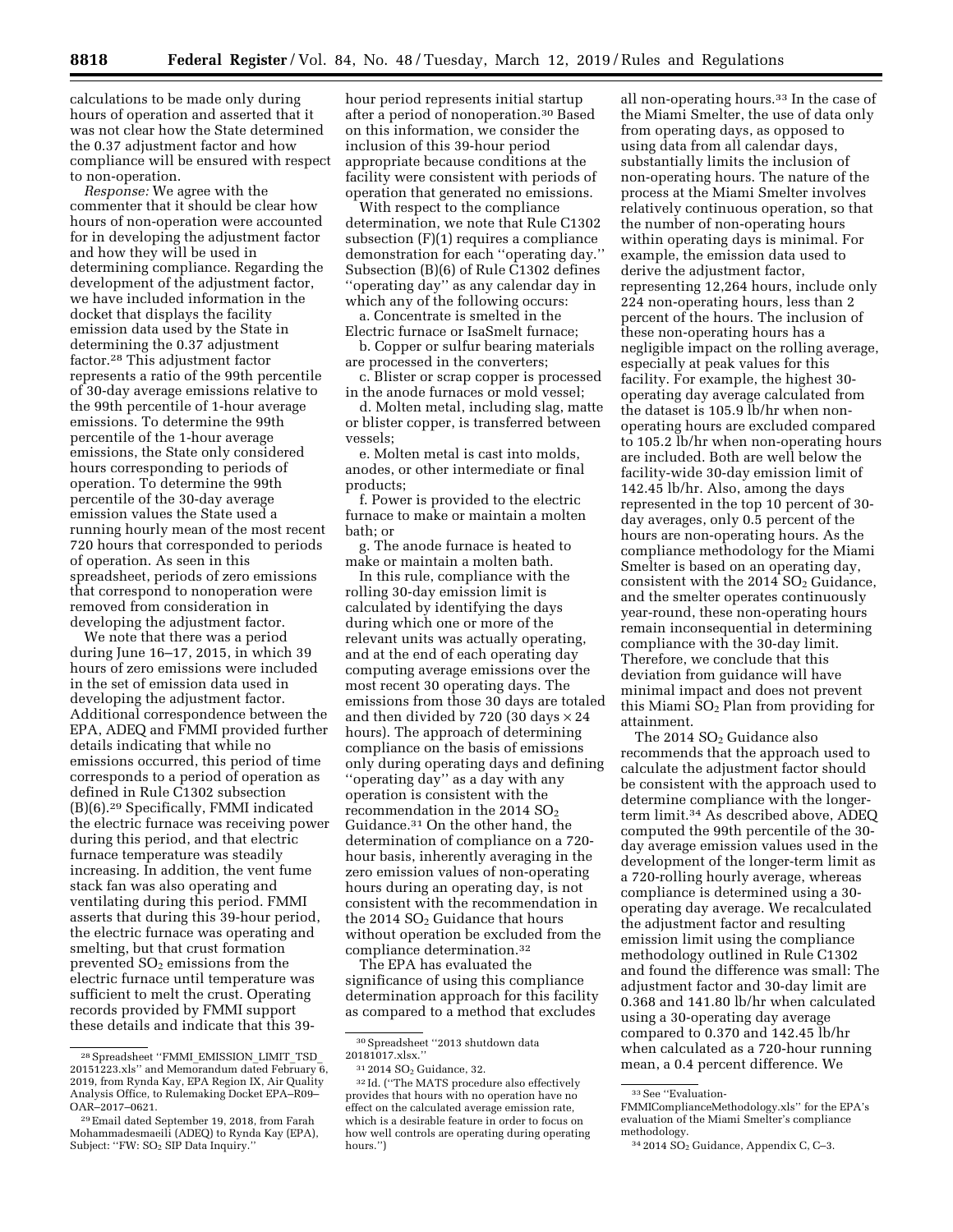believe this difference is negligible and the conservatism built into the State's modeling adequately demonstrates that the longer-term emission limit in Rule C1302 provides for attainment. The State's modeling predicts a design value of 194.1 micrograms per cubic meter  $\mu$ g/m<sup>3</sup>, whereas the standard is 196.4  $\mu$ g/m<sup>3</sup> (75 ppb), providing room for this slightly higher limit in Rule C1302.

*Comment:* The NGOs requested that the EPA take a fresh look at this rulemaking and issue a revised proposal for public notice and comment.

*Response:* We have reexamined our proposed rulemaking and have concluded that no revised notice of proposed rulemaking is warranted. For the reasons described in our proposal and in the preceding responses to comments, we find that the Miami  $SO_2$ Plan meets all applicable requirements under the CAA and the EPA's implementing regulations. Accordingly, we are finalizing our approval of the Miami SO2 Plan.

### **III. The EPA's Final Action**

The EPA is approving the Miami  $SO<sub>2</sub>$ Plan, which includes Arizona's attainment demonstration for the Miami SO2 NAA and addresses requirements for RFP, RACT/RACM, base-year and projected emission inventories, new source review, enforceable emissions limits and control measures, and contingency measures. For the reasons described in our proposal and the related concurrence documents,35 the EPA is also approving the BLP/ AERMOD Hybrid Approach as an alternative model to represent emissions from Miami Smelter roofline in the Miami SO2 Plan under 40 CFR 51.112(a)(2). The EPA determines that the Miami  $SO<sub>2</sub>$  Plan meets applicable requirements of sections 110, 172, 191 and 192 of the CAA for the 2010  $SO<sub>2</sub>$ NAAQS.

# **IV. Statutory and Executive Order Reviews**

Under the CAA, the Administrator is required to approve a SIP submission that complies with the provisions of the Act and applicable Federal regulations. 42 U.S.C. 7410(k); 40 CFR 52.02(a). Thus, in reviewing SIP submissions, the EPA's role is to approve state choices, provided that they meet the criteria of the CAA. Accordingly, this action

merely approves state law as meeting Federal requirements and does not impose additional requirements beyond those imposed by state law. For that reason, this proposed action:

• Is not a "significant regulatory" action'' subject to review by the Office of Management and Budget under Executive Order 12866 58 FR 51735, October 4, 1993) and 13563 (76 FR 3821, January 21, 2011);

• Is not an Executive Order 13771 (82) FR 9339, February 2, 2017) regulatory action because SIP approvals are exempted under Executive Order 12866;

• Does not impose an information collection burden under the provisions of the Paperwork Reduction Act (44 U.S.C. 3501 *et seq.*);

• Is certified as not having a significant economic impact on a substantial number of small entities under the Regulatory Flexibility Act (5 U.S.C. 601 *et seq.*);

• Does not contain any unfunded mandate or significantly or uniquely affect small governments, as described in the Unfunded Mandates Reform Act of 1995 (Pub. L. 104–4);

• Does not have Federalism implications as specified in Executive Order 13132 (64 FR 43255, August 10, 1999);

• Is not an economically significant regulatory action based on health or safety risks subject to Executive Order 13045 (62 FR 19885, April 23, 1997);

• Is not a significant regulatory action subject to Executive Order 13211 (66 FR 28355, May 22, 2001);

• Is not subject to requirements of section 12(d) of the National Technology Transfer and Advancement Act of 1995 (15 U.S.C. 272 note) because application of those requirements would be inconsistent with the CAA; and

• Does not provide the EPA with the discretionary authority to address, as appropriate, disproportionate human health or environmental effects, using practicable and legally permissible methods, under Executive Order 12898 (59 FR 7629, February 16, 1994).

In addition, the SIP is not approved to apply on any Indian reservation land or in any other area where the EPA or an Indian tribe has demonstrated that a tribe has jurisdiction. In those areas of Indian country, the rule does not have tribal implications and will not impose substantial direct costs on tribal governments or preempt tribal law as specified by Executive Order 13175 (65 FR 67249, November 9, 2000).

The Congressional Review Act, 5 U.S.C. 801 *et seq.,* as added by the Small Business Regulatory Enforcement Fairness Act of 1996, generally provides that before a rule may take effect, the

agency promulgating the rule must submit a rule report, which includes a copy of the rule, to each House of the Congress and to the Comptroller General of the United States. The EPA will submit a report containing this action and other required information to the U.S. Senate, the U.S. House of Representatives, and the Comptroller General of the United States prior to publication of the rule in the **Federal Register**. A major rule cannot take effect until 60 days after it is published in the **Federal Register**. This action is not a ''major rule'' as defined by 5 U.S.C. 804(2).

Under section 307(b)(1) of the Clean Air Act, petitions for judicial review of this action must be filed in the United States Court of Appeals for the appropriate circuit by May 13, 2019. Filing a petition for reconsideration by the Administrator of this final rule does not affect the finality of this action for the purposes of judicial review nor does it extend the time within which a petition for judicial review may be filed and shall not postpone the effectiveness of such rule or action. This action may not be challenged later in proceedings to enforce its requirements. (See section 307(b)(2)).

### **List of Subjects in 40 CFR Part 52**

Environmental protection, Air pollution control, Incorporation by Reference, Intergovernmental relations, Reporting and recordkeeping requirements, Sulfur oxides.

**Authority:** 42 U.S.C. 7401 *et seq.* 

Dated: February 21, 2019.

#### **Deborah Jordan,**

*Acting Regional Administrator, EPA Region IX.* 

40 CFR part 52 is amended as follows:

## **PART 52—APPROVAL AND PROMULGATION OF IMPLEMENTATION PLANS**

■ 1. The authority citation for part 52 continues to read as follows:

**Authority:** 42.U.S.C. 7401 *et seq.* 

### **Subpart D—Arizona**

■ 2. In § 52.120, table 1 in paragraph (e) is amended by adding the entry ''Arizona State Implementation Plan Revision: Miami Sulfur Dioxide Nonattainment Area for the 2010  $SO<sub>2</sub>$ NAAQS, excluding Appendix D'' after the entry ''SIP Revision: Hayden Lead Nonattainment Area, excluding Appendix C'' to read as follows:

### **§ 52.120 Identification of plan.**

\* \* \* \* \* (e) \* \* \*

<sup>35</sup> ''Concurrence Request for Approval of Alternative Model: BLP/AERMOD Hybrid Approach for Modeling Buoyant Roofline Sources at the FMMI Copper Smelter in Miami, AZ'' (March 12, 2018) and ''Model Clearinghouse Review of a BLP/AERMOD Hybrid Alternative Model Approach for Modeling Buoyant Roofline Sources at the FMMI Copper Smelter in Miami, AZ'' (March 26, 2018).